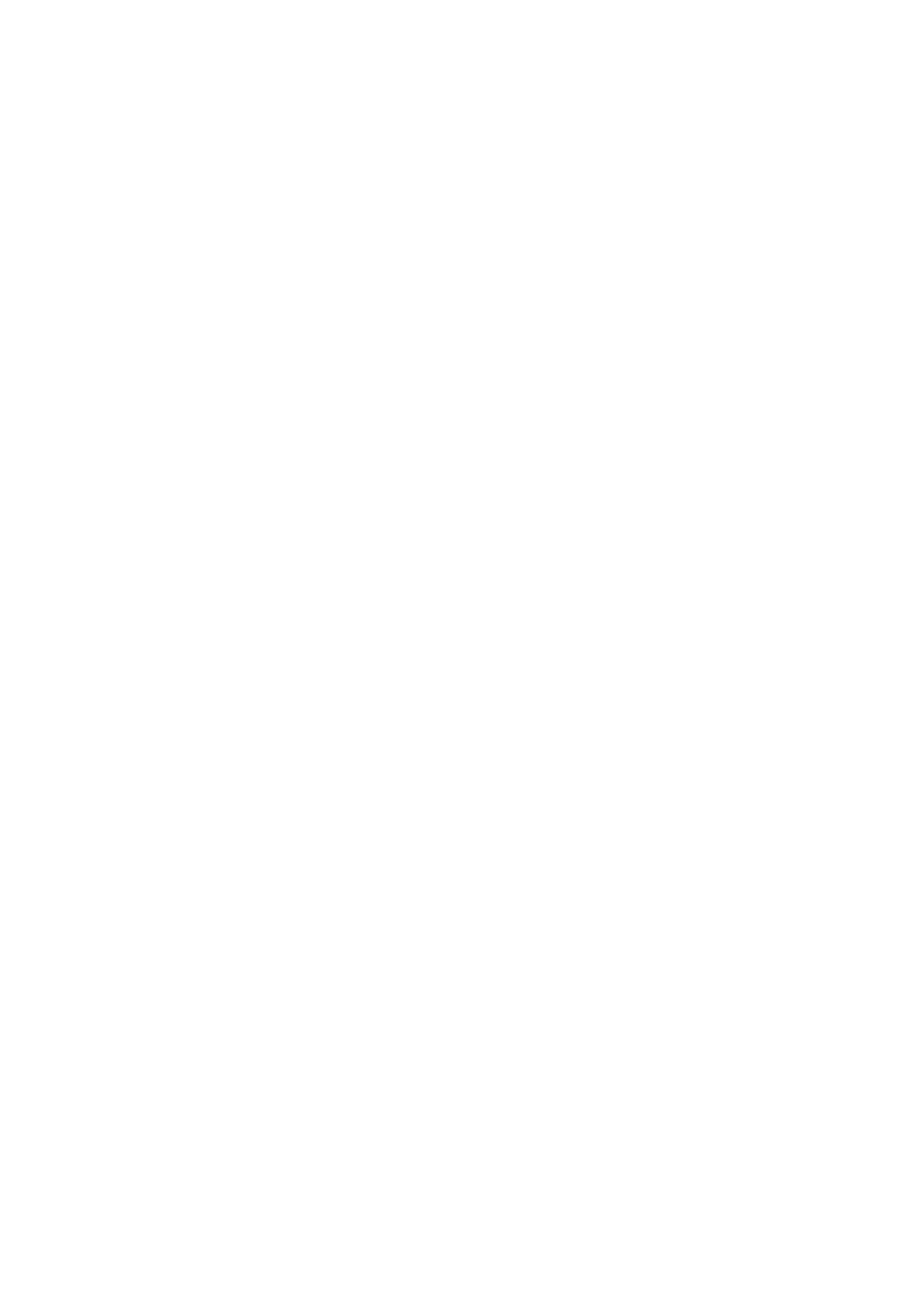## **ANNEX**

## **JOINT STATEMENT OF THE INTERNATIONAL MARITIME VIRTUAL SUMMIT ON CREW CHANGES**

Our collective efforts to combat the coronavirus (COVID-19) pandemic have demonstrated the critical need to prioritize the continued functioning of global supply chains to ensure the resilience of our national economies, and the importance of facilitating the safe and efficient operation of the maritime transportation system, which moves over 80% of global trade.

Critical to this endeavour is the ability of shipping companies to continue conducting crew changes throughout the world, notwithstanding the restrictions applied by many national authorities in response to the pandemic.

We, as the representatives of governments attending the International Maritime Virtual Summit on Crew Changes held on 9 July 2020 by the government of the United Kingdom of Great Britain and Northern Ireland, are deeply concerned by the global crisis.

Specifically, those created by ongoing obstacles affecting shipʹs crew changes, the impact on the well-being of seafarers, and the impact that any failure by governments to resolve these issues will have on maritime transport, which must be permitted to continue to operate safely and efficiently throughout the COVID-19 pandemic.

Specifically, we acknowledge, as a matter of urgent concern that:

- the inability of ship operators worldwide to conduct shipʹs crew changes is the single most pressing maritime operational challenge to the safe and efficient movement of global trade;
- at least 200,000 seafarers are estimated to require immediate repatriation, with many serving on extended crew contracts who are overdue to return home, in addition to a similar number of seafarers that urgently need to join their ships in order to allow the world's internationally trading vessels to continue to operate safely;
- seafarersʹ tours of duty cannot continue to be extended and need to be kept to a duration of less than 12 months, as set out by the [Maritime Labour Convention](https://www.gov.uk/seafarer-working-and-living-rights/maritime-labour-convention)  [\(MLC\) 2006,](https://www.gov.uk/seafarer-working-and-living-rights/maritime-labour-convention) as amended – the global shipping industry estimates that, since March 2020, only about 25% of normal crew changes have taken place; apart from the humanitarian and crew welfare concerns, and issues of regulatory compliance, there is an increasing risk that fatigue and mental health issues could lead to serious maritime accidents;
- the complexity of facilitating ship's crew changes, regardless of the seafarers' nationality, requires concerted action as well as access to commercial flights to the principal seafarer countries of origin and those countries where crew changes take place;
- the health and well-being of seafarers is paramount and is inextricably linked to the continuing safety and efficiency of ship operations;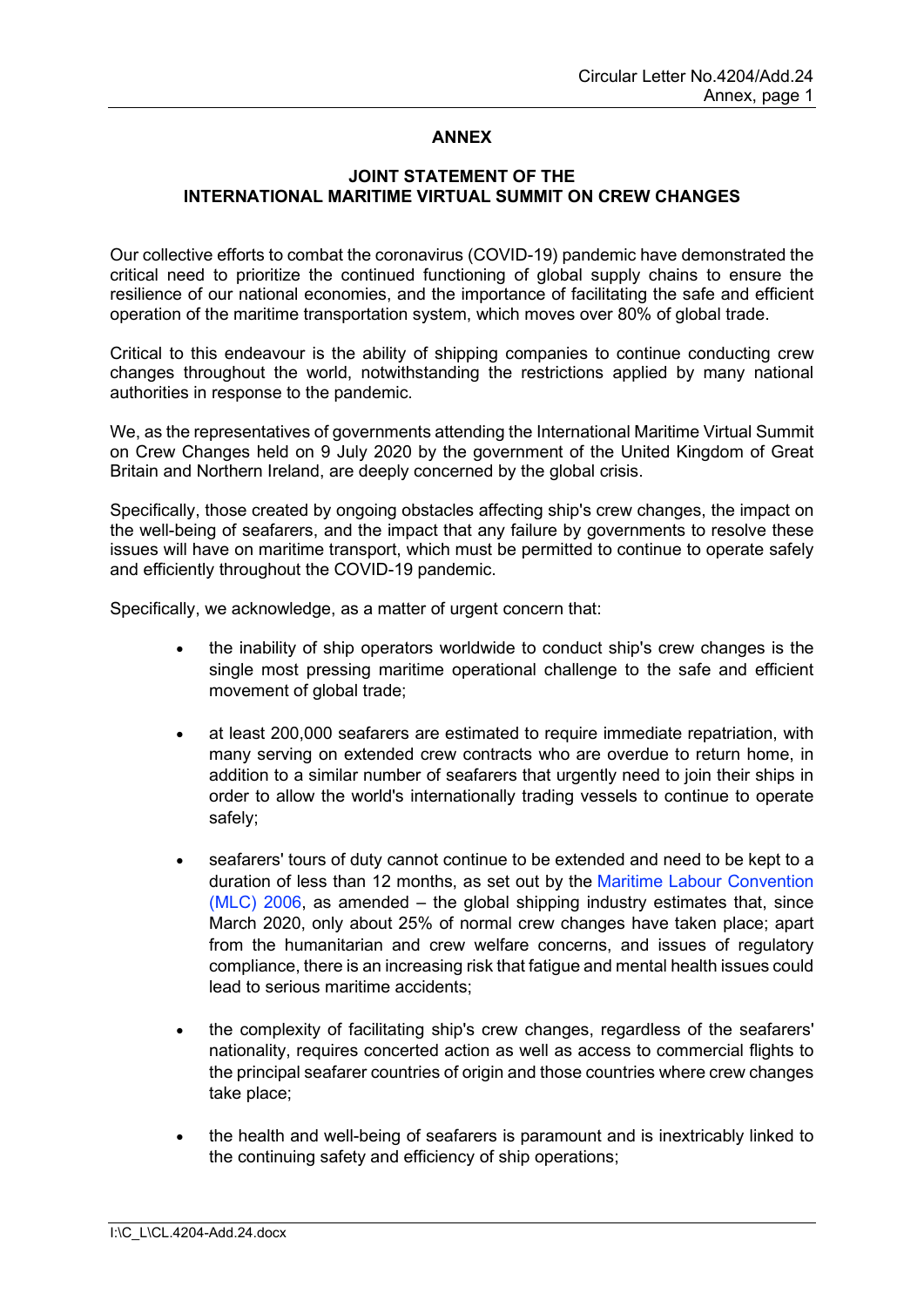- the uncertainty around a possible second wave of COVID-19 underscores the need for swift actions without further delay to allow crew changes and to avoid further consequences to the already fragile global supply chain, which relies on goods transported by ships; and
- the lessons learned during the COVID-19 outbreak be used to create international protocols in partnership with the maritime industry and the regulatory agencies, to provide practical instruments to facilitate shipping operations and enable seafarers to perform their essential role, in case of a future global pandemic.

We therefore recognize the importance of the pledges set out below and, as a matter of urgency, to:

- .1 Encourage all International Maritime Organization (IMO) States to designate seafarers as "key workers" providing an essential service, to facilitate a safe and unhindered movement for embarking or disembarking a vessel.
- .2 Consider the legal possibilities for accepting internationally recognized documentation, such as [International Convention on Standards of Training,](https://www.gov.uk/guidance/uk-seafarer-careers-training-provision-and-information)  [Certification and Watchkeeping for Seafarers certificate,](https://www.gov.uk/guidance/uk-seafarer-careers-training-provision-and-information) the [International](https://www.ilo.org/global/standards/maritime-labour-convention/text/WCMS_162321/lang--en/index.htm)  [Labour Organization \(ILO\) Seafarers](https://www.ilo.org/global/standards/maritime-labour-convention/text/WCMS_162321/lang--en/index.htm)' Identity Document (ILO 185) and a letter by the seafarers' company, carried by seafarers as evidence of their status as key workers, and purpose of their travel and movement for crew changes.
- .3 Engage, nationally, multilaterally and bilaterally, in discussions about implementation, to the maximum extent possible, as appropriate to the circumstances that may prevail nationally or locally, of the [recommended](http://www.imo.org/en/MediaCentre/HotTopics/Documents/COVID%20CL%204204%20adds/Circular%20Letter%20No.4204-Add.14%20-%20Coronavirus%20(Covid-19)%20-%20Recommended%20Framework%20Of%20Protocols.pdf)  [framework of protocols for ensuring safe ship crew changes and travel during](http://www.imo.org/en/MediaCentre/HotTopics/Documents/COVID%20CL%204204%20adds/Circular%20Letter%20No.4204-Add.14%20-%20Coronavirus%20(Covid-19)%20-%20Recommended%20Framework%20Of%20Protocols.pdf)  [the coronavirus \(COVID-19\) pandemic,](http://www.imo.org/en/MediaCentre/HotTopics/Documents/COVID%20CL%204204%20adds/Circular%20Letter%20No.4204-Add.14%20-%20Coronavirus%20(Covid-19)%20-%20Recommended%20Framework%20Of%20Protocols.pdf) circulated to IMO Member States as Circular Letter No.4204/Add.14 on 5 May 2020.
- .4 Review, working in conjunction with our health, immigration and other relevant ministries, agencies and authorities, the necessity of any restrictions that may continue to apply, at national and/or local level, to the movement and travel of seafarers for the purpose of conducting ships' crew changes. This includes the possibility of allowing exemptions from quarantine or similar restrictions in accordance with relevant international rules or health regulatory guidelines.
- .5 Consider, in liaison with our relevant ministries and authorities, including those responsible for immigration, temporary measures including (where possible under relevant law) the possibility of waivers, exemptions or other relaxations from any visa or documentary requirements that might normally apply to seafarers.
- .6 Explore, in cooperation with the International Civil Aviation Organization and the aviation industry, ways of increasing access, as soon as possible, to commercial flights to and from the principal countries of origin of seafarers and the airports in reasonable proximity to those seaports where crew changes are effected.